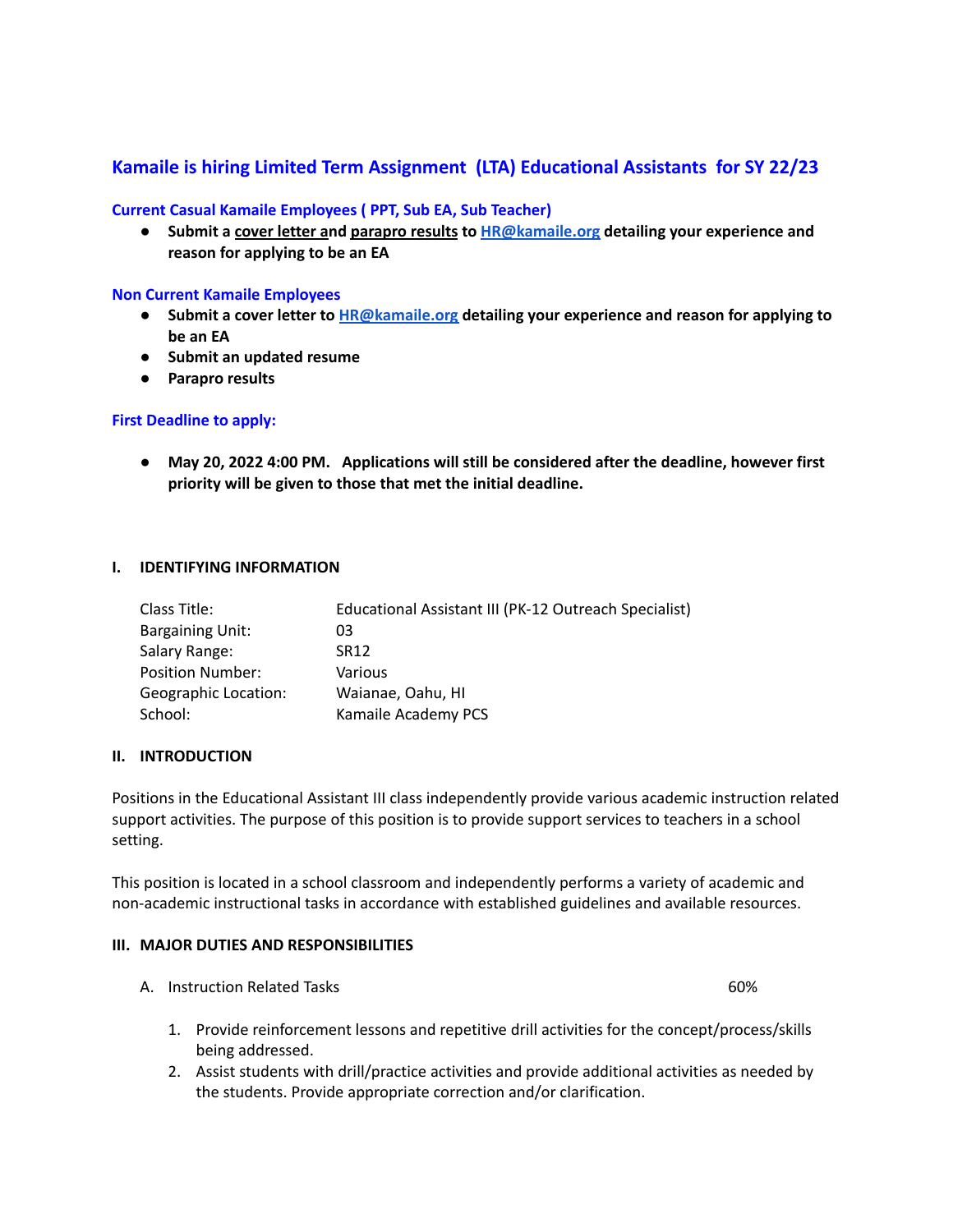- 3. Supervise independent study activities or small groups, as planned and prescribed by the teacher/educational professional, by providing task instruction, feedback to questions and answers and follow-up assignments.
- 4. Conduct initial correction of students' written assignments for subsequent grading by teacher/educational professional and to insure timely feedback to students.
- 5. Report observations on student progress, learning behavior, instructional needs, etc. to teacher/education professional. Make recommendations as to follow-up activities.
- 6. Conduct other direct instructional activities as planned and prescribed by the teacher/educational professional.
- 7. Administer group/individual assessment instruments and gives make-up tests. Correct using answer keys provided by the teacher/educational professional.
- 8. Locate and/or prepare instructional materials and resources requested by teachers/educational professionals to support instructional objectives.
- 9. Gather, record and maintain pertinent data on students as required by the teacher/educational professional.
- B. Student Supervision/Classroom Management 15%
	- 1. Supervise before, during, and after class activities including tutoring sessions, examinations, enrichment activities, detention, independent study, and classroom management.
	- 2. Supervise students during excursions, field trips, assemblies, fire drills and other school activities.
	- 3. Manage student behavior by explaining school rules, encouraging students to conform to appropriate behavior, mediating arguments and classroom situations, etc.
- C. Clerical Support Tasks 10%
	- 1. Type memorandum, correspondence, reports, lessons, quizzes, student records and forms, lists, purchase orders, requests for repairs or maintenance, office supplies, etc.
	- 2. Maintain a variety of files, records, logs, etc.
	- 3. Prepare and maintain student records, forms, program cards, folders, transcripts, test scores, etc.
	- 4. Compile numerical or statistical data for tables, charts, etc.. Complete totals and other summaries.
	- 5. Prepare simple reports as directed. Duplicate a variety of materials using an automatic copier or duplicating machine; sort into various groupings or sequences, or as directed.
	- 6. Contact parents as directed by the teacher/educational professional to provide or obtain information.
- D. Ancillary Duties 10% and the state of the state 10% and the state 10% and the state 10% and the state 10% and the state 10% and the state 10% and the state 10% and the state 10% and the state 10% and the state 10% and t
	- 1. Assist teacher/educational professional with the logistics of field trips/student activities, etc.
	- 2. Operate a variety of equipment/instruments common to the program area assigned.
	- 3. Participate in parent-teacher/educational professional conferences by providing input on student performance, progress, behavior, etc. as observed during school activities.
	- 4. Maintain inventory of instructional resources and materials appropriate to the program area.
	- 5. Participate in meetings, workshops, and other training activities to keep abreast of current methods and techniques relating to the duties and responsibilities assigned to this position.